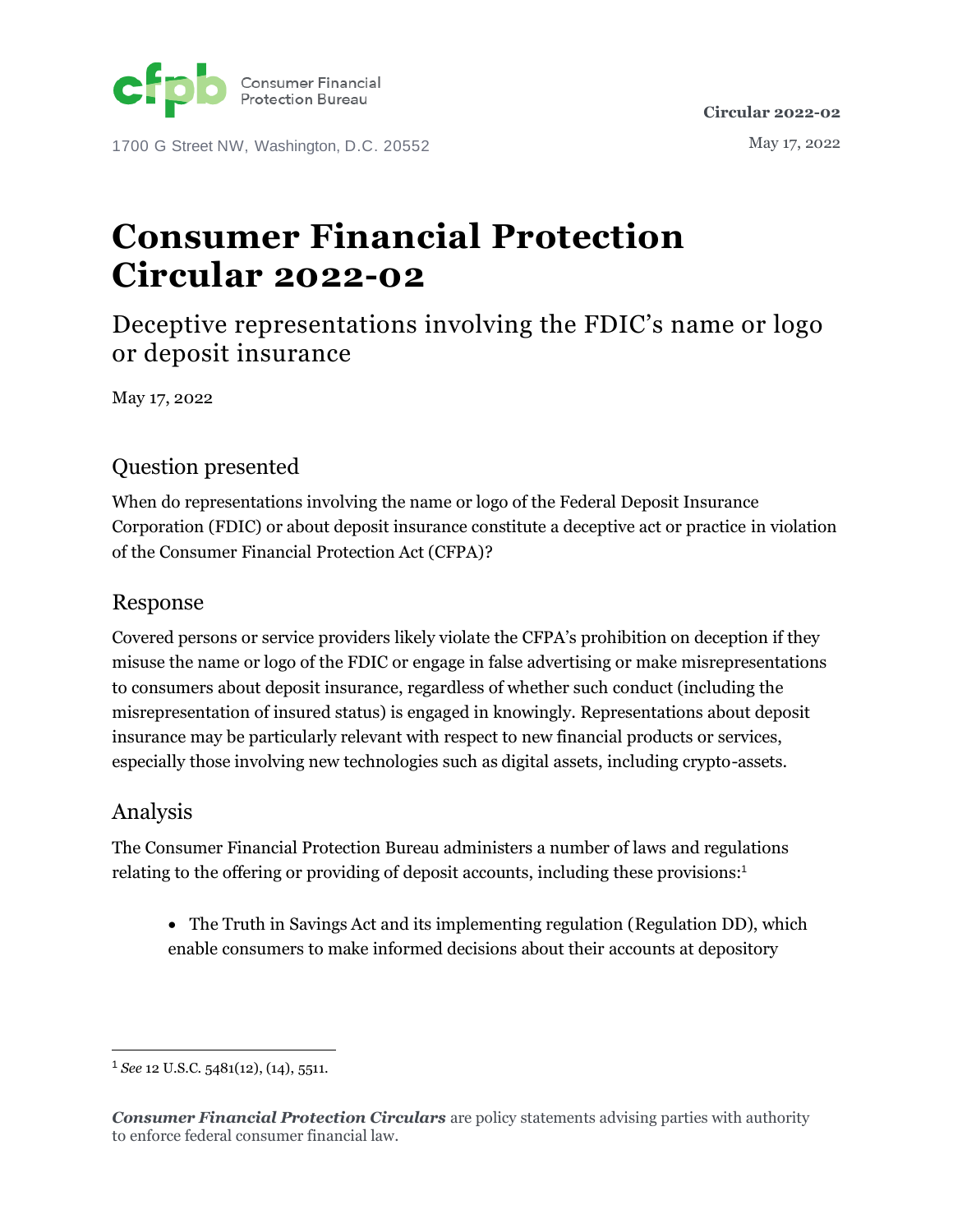institutions through the use of uniform disclosures; 2

- The Electronic Fund Transfer Act and its implementing regulation (Regulation E), which protect consumers engaging in electronic fund transfers and remittance transfers;<sup>3</sup>
- Portions of the Federal Deposit Insurance Act (FDI Act) and its implementing regulations, which require depository institutions lacking Federal deposit insurance to make certain disclosures;<sup>4</sup>
- The CFPA, which, among other things, prohibits unfair, deceptive, or abusive acts or practices.<sup>5</sup>

Deposit insurance has long been a means to promote confidence in the banking system. The most common form of deposit insurance is administered by the Federal Deposit Insurance Corporation (FDIC). $6$  The FDIC insures deposits at FDIC-insured banks and savings associations up to the maximum deposit insurance amount, currently \$250,000, per depositor, per FDIC-insured bank, for each account ownership category.<sup>7</sup>

Representations about deposit insurance may be particularly relevant with respect to new financial products or services, especially those involving new technologies such as digital assets, including crypto-assets. New technologies may yield significant benefits for consumers, workers, and small businesses. Nonetheless, especially with respect to new technologies, some market participants may seek to entice consumers to use their products or services by deceptively advertising that uninsured products or services are FDIC-insured. These misrepresentations disadvantage financial institutions that truthfully market FDIC-insured accounts to consumers. Such misrepresentations also harm consumers, who may find that their assets are not insured in a time of financial distress.

<sup>2</sup> *See* 12 U.S.C. 4301-4313; 12 CFR pt. 1030; CFPB Exam Handbook, at TISA 1, [https://files.consumerfinance.gov/f/documents/cfpb\\_supervision-and-examination-manual.pdf.](https://files.consumerfinance.gov/f/documents/cfpb_supervision-and-examination-manual.pdf)

<sup>3</sup> *See* 15 U.S.C. 1693-1693r; 12 CFR pt. 1005; CFPB Exam Handbook, at EFTA 1, [https://files.consumerfinance.gov/f/documents/cfpb\\_supervision-and-examination-manual.pdf.](https://files.consumerfinance.gov/f/documents/cfpb_supervision-and-examination-manual.pdf)

<sup>4</sup> *See* 12 U.S.C. 1831t(b)-(f); 12 C.F.R. pt. 1009.

<sup>5</sup> *See* 12 U.S.C. 5531, 5536; CFPB Exam Handbook, at UDAAP 1, [https://files.consumerfinance.gov/f/documents/cfpb\\_supervision-and-examination-manual.pdf.](https://files.consumerfinance.gov/f/documents/cfpb_supervision-and-examination-manual.pdf)

<sup>6</sup> Additionally, accounts at federally insured credit unions are insured through the National Credit Union Share Insurance Fund (NCUSIF). *See* NCUA, How Your Accounts are Federally Insured (Feb. 2018), [https://www.ncua.gov/files/publications/guides-manuals/NCUAHowYourAcctInsured.pdf.](https://www.ncua.gov/files/publications/guides-manuals/NCUAHowYourAcctInsured.pdf)

<sup>7</sup> *See* FDIC, Your Insured Deposits, at 3 (Jan. 2020), [https://www.fdic.gov/resources/deposit](https://www.fdic.gov/resources/deposit-insurance/brochures/documents/your-insured-deposits-english.pdf)[insurance/brochures/documents/your-insured-deposits-english.pdf.](https://www.fdic.gov/resources/deposit-insurance/brochures/documents/your-insured-deposits-english.pdf)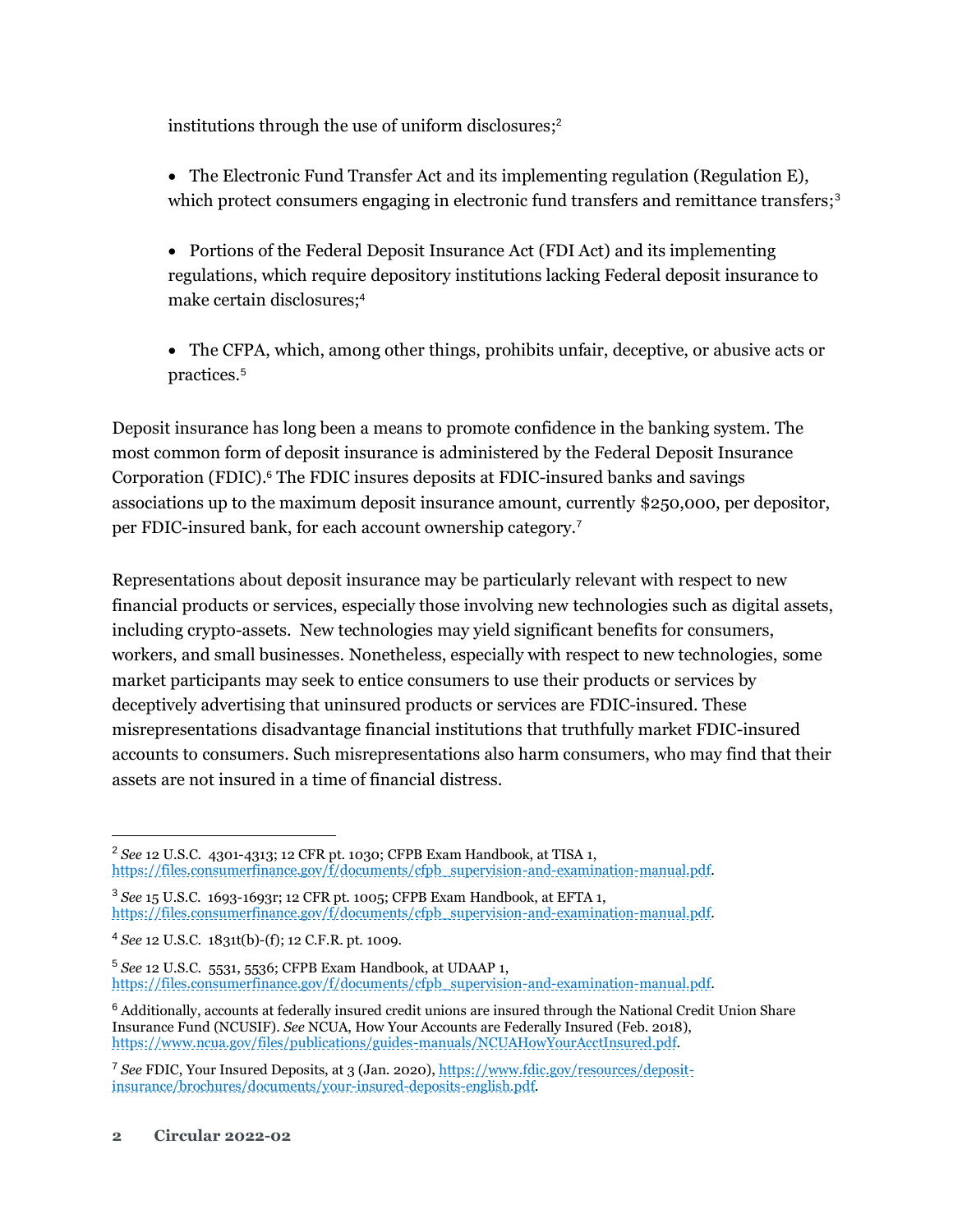The CFPB is issuing this *Circular* to emphasize that covered persons and service providers are required to comply with the CFPA with respect to representations to consumers involving the name or logo of the FDIC and representations about deposit insurance. The CFPB is issuing this *Circular* in connection with the FDIC's adoption of a regulation on related subject matter involving section 18(a)(4) of the FDI Act, 12 U.S.C. 1828(a)(4). <sup>8</sup> Thus, the *Circular* is particularly focused on misrepresentations to consumers about FDIC insurance. This *Circular* describes certain misrepresentations to consumers that can violate the CFPA's prohibition on deceptive acts or practices in connection with a transaction with a consumer for a consumer financial product or service, or the offering of a consumer financial product or service. <sup>9</sup> This *Circular* notes that misrepresentations to consumers may violate the CFPA regardless of whether they are made knowingly.

Section  $18(a)(4)$  of the FDI Act, 12 U.S.C.  $1828(a)(4)$ , prohibits any person from engaging in false advertising or misusing the name or logo of the FDIC to represent or imply that uninsured deposits are FDIC-insured and from making knowing misrepresentations about the extent or manner of deposit insurance provided to any deposits. <sup>10</sup> Under the CFPA, covered persons and service providers are prohibited from committing or engaging in an unfair, deceptive, or abusive act or practice in connection with the offering or provision of a consumer financial product or service. <sup>11</sup> A covered person includes any person that engages in offering or providing financial products or services for use by consumers primarily for personal, family, or household purposes. <sup>12</sup> Financial products or services are defined to include, for example, engaging in deposit-taking activities, transmitting or exchanging funds, or otherwise acting as a custodian of

<sup>11</sup> 12 U.S.C. 5531, 5536.

 $12$  12 U.S.C.  $5481(5)$ , (6).

<sup>8</sup> *See* FDIC, *Final Rule on False Advertising, Misrepresentation of Insured Status, and Misuse of the FDIC's Name or Logo* (adopted May 17, 2022), [https://www.fdic.gov/news/board-matters/2022/2022-05-17-notice-dis-a-fr.pdf.](https://www.fdic.gov/news/board-matters/2022/2022-05-17-notice-dis-a-fr.pdf)

<sup>&</sup>lt;sup>9</sup> This *Circular* does not constitute an interpretation of section 18(a)(4) of the FDI Act, rules adopted thereunder, or the authorities of the FDIC.

<sup>&</sup>lt;sup>10</sup> Specifically, FDI Act section  $18(a)(4)(A)$  prohibits any person from representing or implying that any deposit liability, obligation, certificate, or share is insured or guaranteed by the FDIC if such deposit liability, obligation, certificate, or share is not insured or guaranteed by the FDIC (i) by using the terms "Federal Deposit," "Federal Deposit Insurance," "Federal Deposit Insurance Corporation," any combination of such terms, or the abbreviation "FDIC" as part of the business name or firm name of any person, including any corporation, partnership, business trust, association, or other business entity; or (ii) by using such terms or any other terms, sign, or symbol as part of an advertisement, solicitation, or other document. 12 U.S.C. 1828(a)(4)(A). FDI Act section 18(a)(4)(B) prohibits any person from knowingly misrepresenting (i) that any deposit liability, obligation, certificate, or share is insured by the FDIC if such deposit liability, obligation, certificate, or share is not so insured; or (ii) the extent to which or the manner in which any deposit liability, obligation, certificate, or share is insured by the FDIC if such deposit liability, obligation, certificate, or share is not so insured to the extent or in the manner represented. 12 U.S.C.  $1828(a)(4)(B)$ .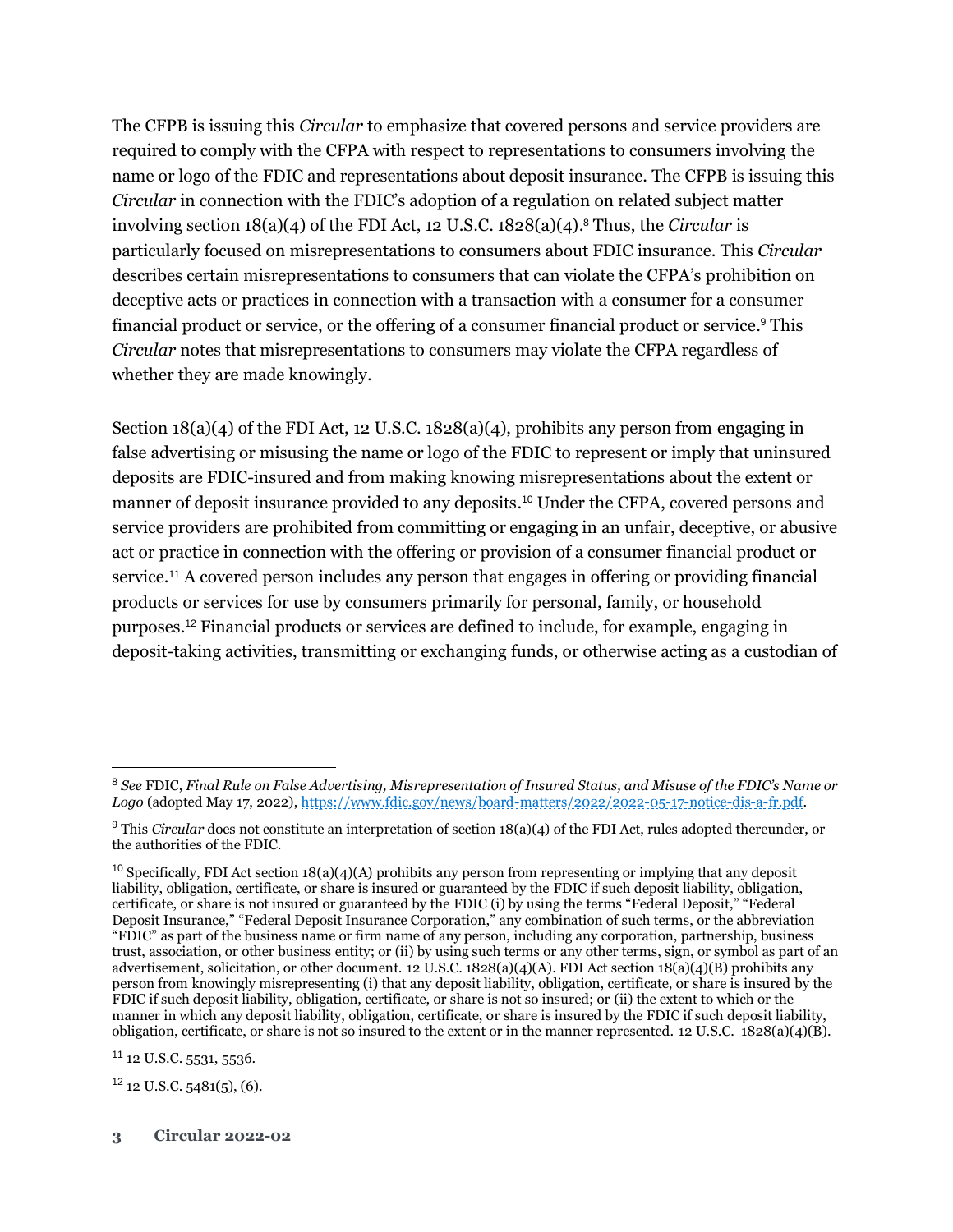funds or any financial instrument for use by or on behalf of a consumer, as well as (subject to certain exceptions) selling, providing, or issuing stored value or payment instruments.<sup>13</sup>

Material misrepresentations are "deceptive" practices in violation of the CFPA.<sup>14</sup> Like FDI Act section 18(a)(4)(A), which prohibits any false advertising or misuse of the name or logo of the FDIC, but unlike under FDI Act section 18(a)(4)(B), which prohibits knowing misrepresentations regarding the extent or manner that deposits are insured, a misrepresentation to consumers may violate the CFPA's prohibition on deception regardless of whether the misrepresentation was made knowingly.<sup>15</sup> Additionally, disclaimers may not cure otherwise deceptive messages or practices.

Covered persons or service providers likely violate the CFPA's prohibition on deception if they misuse the name or logo of the FDIC or engage in false advertising or make misrepresentations to consumers about deposit insurance, regardless of whether such conduct (including the misrepresentation of insured status) is engaged in knowingly. Representations made by covered persons or service providers about FDIC insurance will typically be material.<sup>16</sup> Accordingly, for example, if a person engages in or purports to engage in deposit-taking activity by accepting (or offering to accept) funds for use by consumers, and that person misrepresents that such funds are insured by the FDIC, that person likely violates the CFPA's prohibition on deception, even if the misrepresentation was not made knowingly. Similarly deceptive are claims that consumer financial products or services are "regulated" by the FDIC or "insured" or "eligible for" FDIC insurance if those claims expressly or implicitly indicate that the product is FDIC-insured when that is not in fact the case. In particular, firms offering or providing digital assets, including crypto-assets, may be particularly prone to making such deceptive claims to consumers about FDIC deposit insurance coverage.

<sup>13</sup> 12 U.S.C. 5481(15)(A)(iv), (v); *see also* 12 U.S.C. 5481(8).

<sup>14</sup> *See, e.g., CFPB v. Gordon*, 819 F.3d 1179, 1192-93 (9th Cir. 2016).

<sup>15</sup> *See, e.g., FTC v. Verity Intern., Ltd.*, 443 F.3d 48, 63 (2d Cir. 2006) ("The deception need not be made with intent to deceive…."); *FTC v. Bay Area Bus. Council, Inc*., 423 F.3d 627, 635 (7th Cir. 2005) ("The FTC is not, however, required to prove intent to deceive."); *FTC v. Freecom Communications, Inc*., 401 F.3d 1192, 1204 n.7 (10th Cir. 2005) ("Unlike the elements of common law fraud, the FTC need not prove scienter, reliance, or injury to establish a 5 violation.").

<sup>&</sup>lt;sup>16</sup> Certain categories of information are presumed to be material. In general, information about the central characteristics of a consumer financial product or service – such as costs, benefits, or restrictions on the use or availability – is presumed to be material. Express claims made with respect to a consumer financial product or service are presumed material. Implied claims are presumed to be material when evidence shows that the institution intended to make the claim (even though intent to deceive is not necessary for deception to exist). Omissions will be presumed to be material when the financial institution knew or should have known that the consumer needed the omitted information to evaluate the product or service. *See* CFPB Exam Handbook, at UDAAP 7, [https://files.consumerfinance.gov/f/documents/cfpb\\_supervision-and-examination-manual.pdf.](https://files.consumerfinance.gov/f/documents/cfpb_supervision-and-examination-manual.pdf)